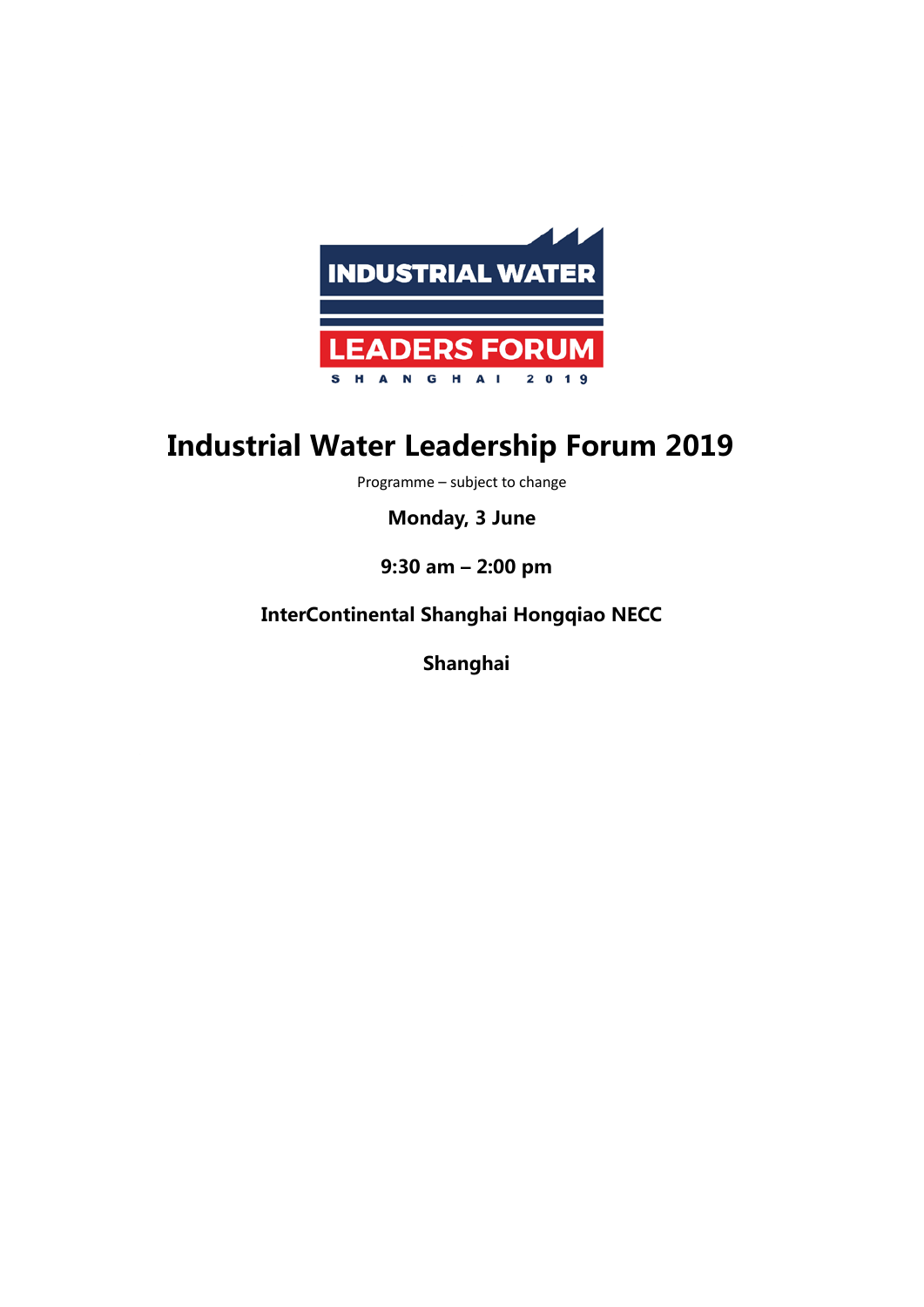## **IWLF Program**

## Monday, 3 June, 9:30 am – 2:00 pm InterContinental Shanghai Hongqiao NECC, Shanghai

#### Theme:

## **Adding value to industries through water**

#### Agenda:

| <b>Time</b> | <b>Session</b>                 | <b>Content</b>                                                            |
|-------------|--------------------------------|---------------------------------------------------------------------------|
| $9:00-$     | Registration<br>$\bullet$      |                                                                           |
| 9:30        |                                |                                                                           |
| $9:30-$     | Session 1: keynote sessions    | "Journey towards beautiful China"<br>$\bullet$                            |
| 11:00       | in each (including Q&A)<br>15  | Tao Zhang, Research Associate, Water Environment Institute of             |
|             |                                | Chinese Academy of Environmental Planning                                 |
|             |                                | "Finnish way of managing industrial water"<br>٠                           |
|             |                                | Juha Niemelä, Director General, Finnish Ministry of Agriculture           |
|             |                                | and Forestry                                                              |
|             |                                | "Global Industrial Water Market Trend"                                    |
|             |                                | Christopher Gasson, Publisher, GWI (Global Water Intelligence)            |
|             |                                | "Smart technologies in industrial water management"                       |
|             |                                | James Rekoske, Senior Vice President Global RD&E, Industrial              |
|             |                                | Segment, Ecolab                                                           |
| 11:00-      | Coffee Break<br>$\bullet$      |                                                                           |
| 11:15       |                                |                                                                           |
| $11:15-$    | Session 2, panel discussion I  | Best practice in industrial water efficiency<br>٠                         |
| 12:00       | 45 min panel discussion        | Moderator: Zhenzhen Xu, Asia Pacific Regional Manager, AWS                |
|             |                                | (Alliance of Water Stewardship)                                           |
|             |                                | Water efficiency can not only reduce operating costs but boost            |
|             |                                | productivity and environmental performance. Many sector leaders           |
|             |                                | have demonstrated the possibility of optimizing unit water                |
|             |                                | raise<br>the<br>consumption<br>and<br>continue<br>to<br>benchmark for     |
|             |                                | industries. During this session, we will explore the various good         |
|             |                                | practices adopted by those leaders, their achievement and new             |
|             |                                | challenges.                                                               |
|             |                                | Panelists:                                                                |
|             |                                | Kogan Kao, Corporate ESH program Department Manager, TSMC(China)          |
|             |                                | Company Limited Company                                                   |
| 12:00-      | Session 3, panel discussion II | $\bullet$<br>Industrial opportunities in China                            |
| 12:45       | 45 min panel discussion        | Moderator: Yujia Shen, General Manager, GWI China (Global                 |
|             |                                | Water Intelligence)                                                       |
|             |                                | Stringent wastewater regulations and expanding economies are leading      |
|             |                                | to huge opportunities in providing water services to industrial end users |
|             |                                | in China. What's the driving forces and what's the challenges? The        |
|             |                                | session invites industrial end users to discuss about their technology    |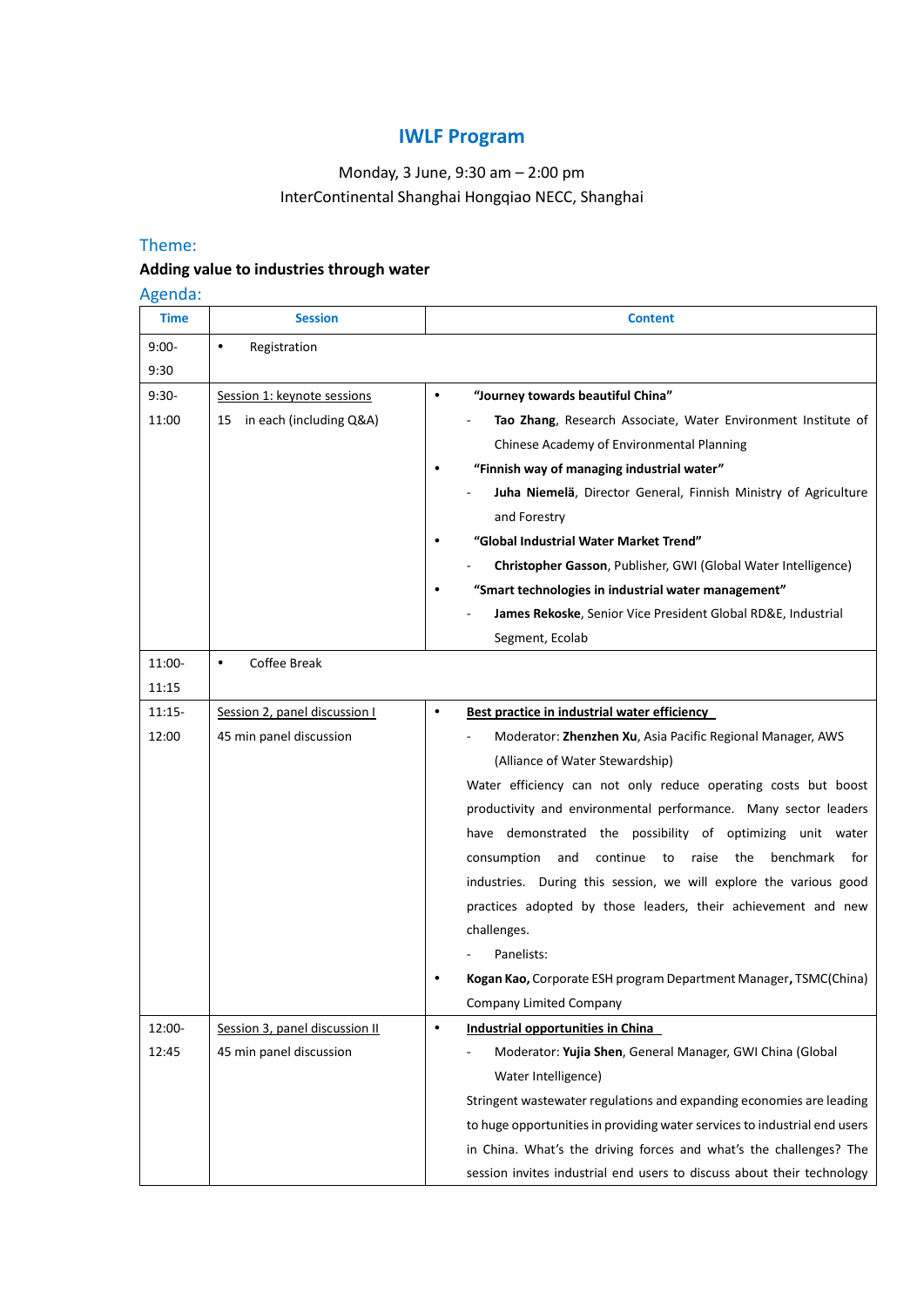|        |                    | needs and opportunities in the Chinese industrial water sector. |                                                              |
|--------|--------------------|-----------------------------------------------------------------|--------------------------------------------------------------|
|        |                    |                                                                 | Panelists                                                    |
|        |                    | $\bullet$                                                       | Luan Jinyi, Director of Environmental Protection Institute,  |
|        |                    |                                                                 | Professor-level Senior Engineer, Sinopec Beijing Research    |
|        |                    |                                                                 | Institute of Chemical Industry                               |
|        |                    | $\bullet$                                                       | Wang Zhengjiang, Director, Xi'an Thermal Power Research      |
|        |                    |                                                                 | Institute                                                    |
|        |                    | $\bullet$                                                       | Hu Chunming, Deputy secretary general, China Optics<br>and   |
|        |                    |                                                                 | <b>Optoelectronics Manufacturers Association LCD Branch</b>  |
|        |                    | $\bullet$                                                       | Mike Li, Site Manager-Suzhou, Linde LienHwa Industrial Gases |
|        |                    |                                                                 | (Suzhou) Co., Ltd                                            |
| 12:50- | Closing session    | ٠                                                               |                                                              |
| 13:00  | 10 mins summary    |                                                                 |                                                              |
| 13:00- | Network Lunch<br>٠ |                                                                 |                                                              |
| 14:00  |                    |                                                                 |                                                              |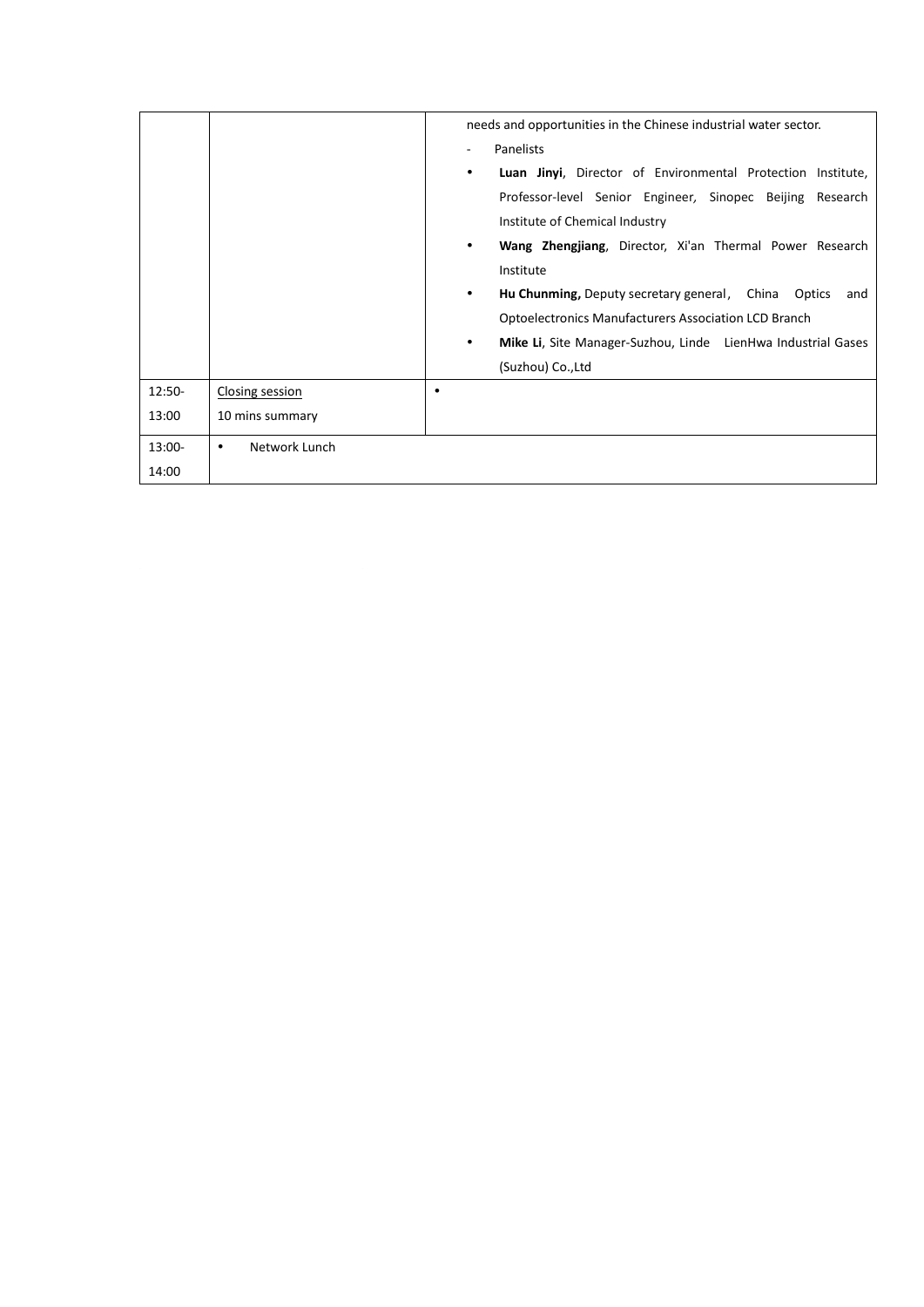

# **工业水领袖论坛 2019 (IWLF)**

**举办日期:2019 年 6 月 3 日 (上海国际水展第一天)**

**时间: 09:30 – 14:00 含午餐**

**地点: 国家会展中心(上海)**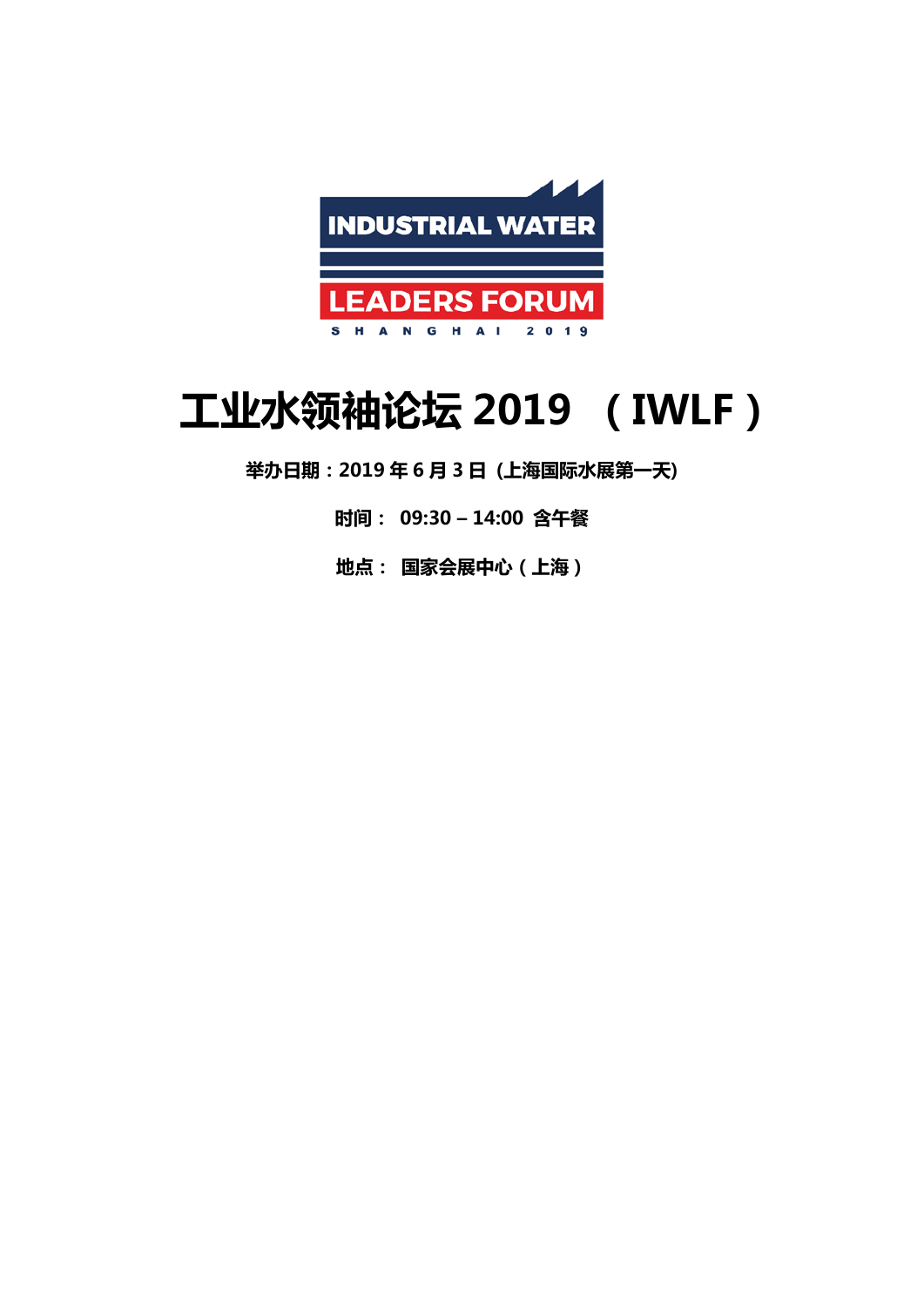## **国际工业水领袖论坛**

## 国家会展中心上海洲际酒店,上海

## 6 月 3 日, 9:30- 14:00

## 主题:

## 高效水管理,为工业创造价值

#### 议程:

| 时间       | 环节              | 主题                                     |
|----------|-----------------|----------------------------------------|
| $9:00-$  | 注册<br>$\bullet$ |                                        |
| 9:30     |                 |                                        |
| $9:30-$  | 第一节:主题演讲        | "高效工业水管理, 助力美丽中国建设"<br>$\bullet$       |
| 11:00    | 每个15分钟(包括问答)    | 生态环境部环境规划院 张涛                          |
|          |                 | "芬兰的工业用水管理经验"<br>$\bullet$             |
|          |                 | 芬兰农业和林业部总干事 Juha Niemelä               |
|          |                 | · "全球工业水市场趋势"                          |
|          |                 | GWI (国际水务智库)董事长 Christopher Gasson     |
|          |                 | · "工业用水管理中的智能技术运用"                     |
|          |                 | 艺康集团全球工业事业群研究、发展与工程高级副总裁               |
|          |                 | <b>James Rekoske</b>                   |
| $11:00-$ | 茶歇<br>$\bullet$ |                                        |
| 11:15    |                 |                                        |
| $11:15-$ | 第二节, 小组讨论 I.    | 企业节水最佳实践分享<br>$\bullet$                |
| 12:00    | 45 分钟小组讨论       | 主持人: AWS (水管理联盟) 亚太区总监 徐臻臻             |
|          |                 | 提高用水效率不仅可以降低运营成本,同时促进生产效率和环境效          |
|          |                 | 益。许多行业先行者们已经验证了优化单位产品水耗和持续提升行          |
|          |                 | 业基准的可能。本次会议将邀请行业代表分享他们节水实践经验、          |
|          |                 | 成果与挑战。                                 |
|          |                 | 对话嘉宾:                                  |
|          |                 | 台积电(中国)有限公司 企业环保安全卫生项目部门经<br>$\bullet$ |
|          |                 | 理 高志宇                                  |
| $12:00-$ | 第3节,小组讨论 II     | 工业达标排放的挑战和机遇<br>$\bullet$              |
| 12:45    | 45 分钟小组讨论       | 主持人: GWI (国际水务智库)中国总经理 沈雨佳             |
|          |                 | 日益严格的工业水排放法规为中国的工业企业提出了不小的挑战,          |
|          |                 | 但与此同时,也为水处理行业带来了巨大的机遇。那么企业目前面          |
|          |                 | 临的技术痛点、难点是什么?工业水处理的机会又在哪里?会议邀          |
|          |                 | 请工业企业讨论他们在工业用水领域的技术需求和经验分享。            |
|          |                 | 对话嘉宾:                                  |
|          |                 | 中石化北京化工研究院 环境保护研究所所长/教授级高              |
|          |                 | 工 栾金义                                  |